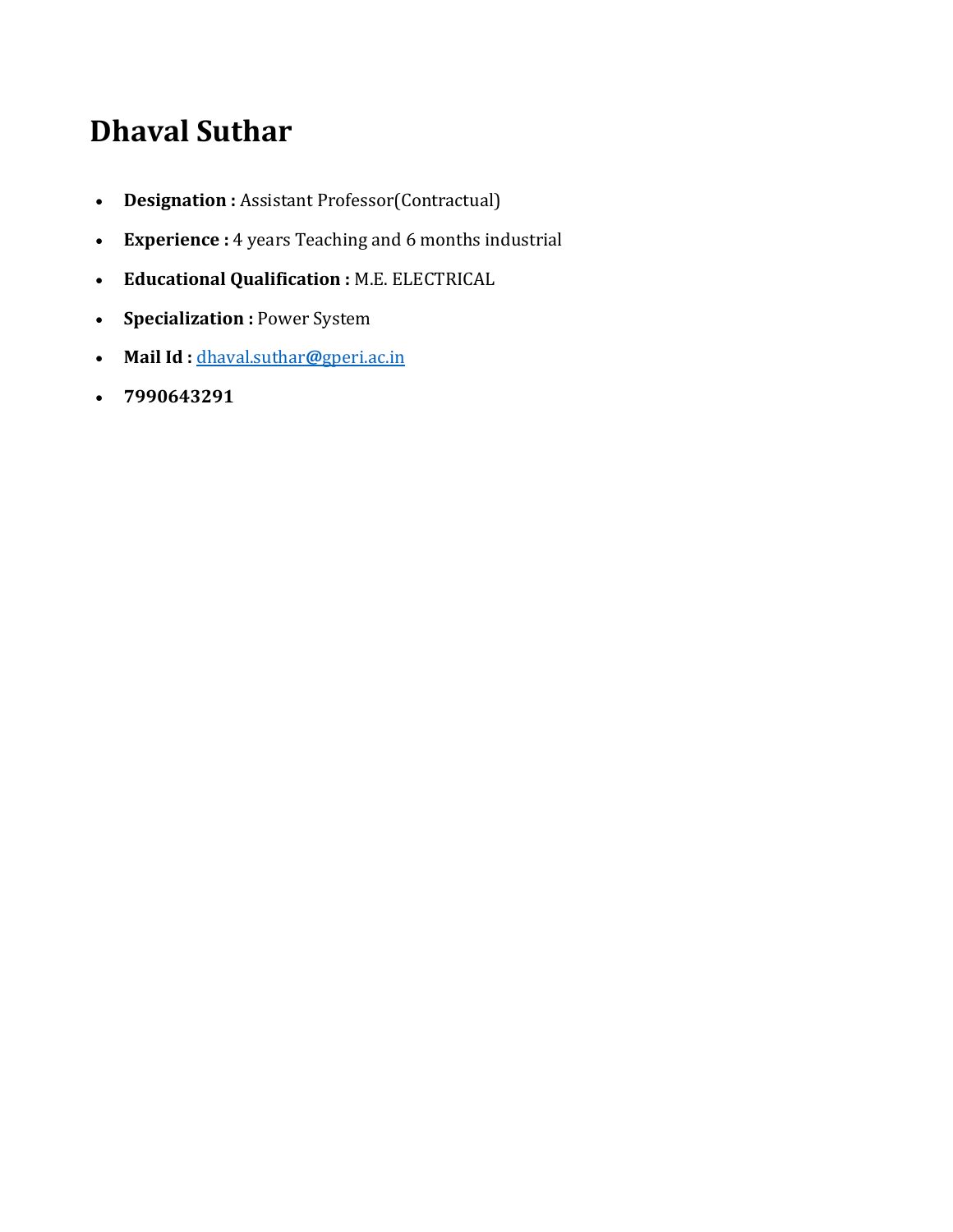#### **Research**

(1)"COMPARISON OF DIFFERENT CONTROL STRATEGIES FOR SHUNT ACTIVE POWER FILTER"

AT IEEE&IEEMA INTERNATIONAL CONFERENCE, GREATERNOIDA DELHI 2018 DOI 10.1109/ETECHNXT.2018.8385309

(2)"COMPARATIVE ANALYSIS OF 3-PHASE3-WIRE SHUNT ACTIVE POWER FILTER USING DIFFEREN CONTROL STRATEGIES"

AT IEEE&IEEMA INTERNATIONAL CONFERENCE, GREATERNOIDA DELHI 2018.

DOI 10.1109/ETECHNXT.2018.8385308